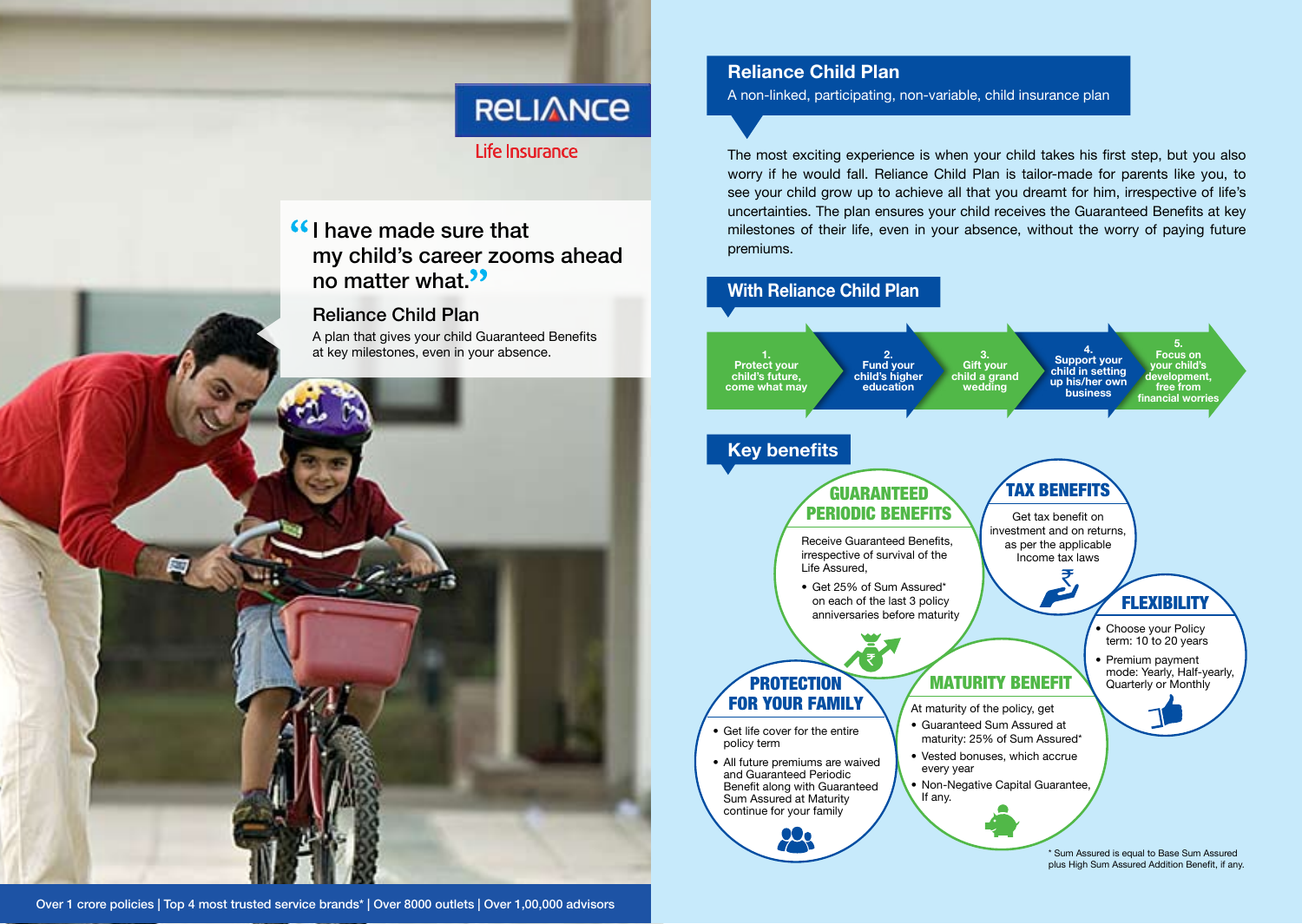### **How does the plan work?**

#### **Let's take an example:**

Arun (Life Assured), aged 35 years, opts for Reliance Child Plan and,

- Selects a policy term of 16 years and Base Sum Assured amount of  $\bar{\tau}$  4,05,405
- Pays an annual premium of  $\bar{z}$  30,000 p.a. (exclusive of taxes), assuming that he is in good health
- ▶ Gets Guaranteed Periodic benefit 25% of (Base Sum Assured plus High Sum Assured Addition, if any) on each of the last 3 policy anniversaries before maturity, irrespective of his survival
- ▶ Receives Guaranteed Sum Assured at maturity 25% of the (Base Sum Assured plus High Sum Assured Addition benefit, if any) plus Vested Bonuses and Non-Negative Capital Guarantee addition, if any, at maturity
- In the unfortunate event of his demise, his nominee receives a lump sum amount as death benefit, all future premiums are waived off and all the Guaranteed policy benefit continue

#### **Scenario 1**: If Arun, survives till maturity:



#### **Scenario 2:** If Arun dies at the end of 5<sup>th</sup> policy year

| <b>Death Benefit</b>            | @8%      | @4%      | Amount (₹)<br><b>Benefits</b>                  |
|---------------------------------|----------|----------|------------------------------------------------|
| Lump Sum Death Benefit Amount ₹ | 4.06.216 | 4.06.216 | Guaranteed Periodic Benefit<br>3,04,662        |
| Vested Bonus ₹                  | 60.811   | 30,405   | Guaranteed Sum Assured at Maturity<br>1,01,554 |
| Total Death Benefit ₹           | 4,67,027 | 4,36,621 | <b>Total Benefit</b><br>4,06,216               |



### **Reliance Child Plan at a glance**

| <b>Parameters</b>                   | <b>Minimum</b>                             | <b>Maximum</b>                                                      |  |
|-------------------------------------|--------------------------------------------|---------------------------------------------------------------------|--|
| Age at Entry (Years)                | 20 (last birthday)                         | 60 (last birthday)                                                  |  |
| Age at Maturity (Years)             | 30 (last birthday)                         | 70 (last birthday)                                                  |  |
| Sum Assured (₹)                     | 25,000                                     | No Limit subject to Company's<br>Board approved underwriting policy |  |
| <b>Policy Term (Years)</b>          | 10                                         | 20                                                                  |  |
| <b>Premium Payment Term (Years)</b> | Equal to policy term                       |                                                                     |  |
| <b>Premium Payment Frequency</b>    | Yearly, Half-yearly, Quarterly and Monthly |                                                                     |  |

### **Benefits in detail**

#### **Guaranteed Periodic Benefit**

Guaranteed Periodic benefit 25% of (Base Sum Assured plus High Sum Assured Addition Benefit, if any) will be paid on each of the last 3 policy anniversaries before Maturity, irrespective of the survival of the Life Assured.

#### **High Sum Assured Addition benefit**

High Sum Assured Addition = High Sum Assured Addition Percentage x Sum Assured

| <b>Sum Assured</b>                         | High Sum Assured Addition Percentage (%) |
|--------------------------------------------|------------------------------------------|
| Less than $\bar{z}$ 2.5 lakh               | Nil                                      |
| ₹ 2.5 lakh and above but less than ₹5 lakh | 0.2%                                     |
| ₹ 5 lakh and above                         | 0.3%                                     |

#### **Maturity Benefit**

Guaranteed Sum Assured on maturity 25% of (Base Sum Assured plus High Sum Assured Addition benefit, if any) plus Vested Bonuses and Non-Negative Capital Guarantee addition, if any, will be paid.

#### **Bonuses**

 The policy participates in the Company's profits by way of simple reversionary bonuses that are usually declared by the Company at the end of every financial year. The amount of reversionary bonus is added to your Policy benefit as a proportion of the Sum Assured, provided the policy is in force. The reversionary bonus for a year, once declared and credited to your Policy, becomes a Guaranteed Benefit.

#### **Non-Negative Capital Guarantee**

 Return of premium is guaranteed under the plan. In case the sum of all benefits (Periodic Lump Sum benefit, Guaranteed Sum Assured at maturity, Vested Bonuses and Death Claim, if any) is smaller than the 100.1% of total premiums paid, the deficit will be paid.

 For the purpose of this provision, the total premiums paid in a year with respect to the Base Sum Assured chosen by the policyholder, excluding the underwriting extra premiums and frequency loadings for premiums, if any.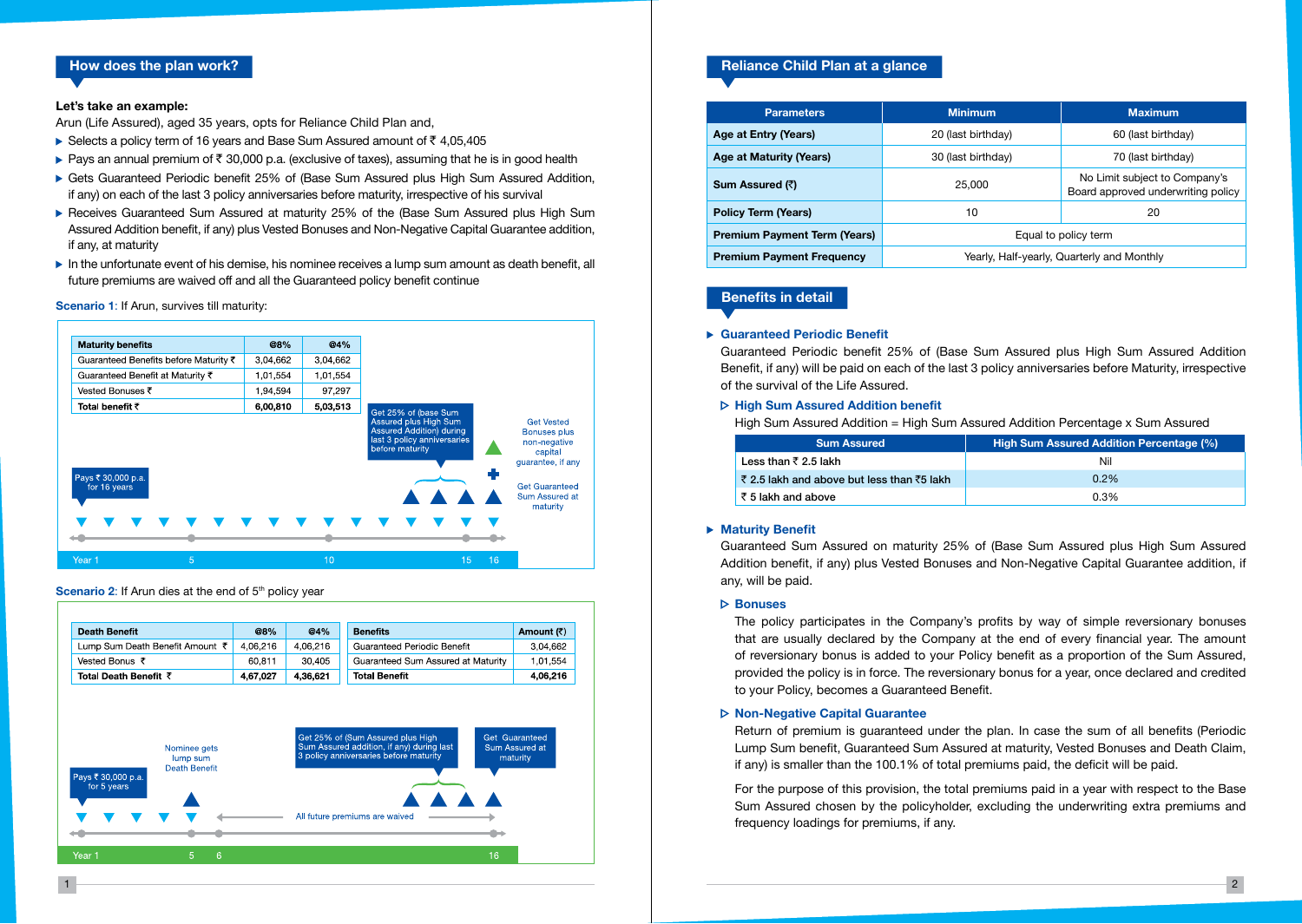#### **Death Benefit**

Your nominee shall receive the death benefit amount provided the policy is in force, as mentioned below.

#### Death benefit is Maximum of:

\*Minimum Sum Assured on death plus Vested Bonuses

OR

105% of all the premiums paid, excluding the underwriting extra premiums as on date of death

\*Minimum Sum Assured on death is highest of, If age at entry is lower than 45 then 10 times otherwise 7 times of the Annualised Premium

OR Base Sum Assured plus High Sum Assured addition, if any. OR

#Guaranteed Sum Assured at Maturity

#Guaranteed Sum Assured at Maturity 25% of (Base Sum Assured plus High Sum Assured Addition benefit, if any)

#### **Waiver of Premium Benefit**

In the event of unfortunate demise of Life Assured, child's future is completely protected. The Company waives the entire future premiums and the Guaranteed Periodic Benefit and Maturity Benefit will continue. After death of policyholder, bonus will not accrue under the policy.

#### **Other features**

#### **Frequency Loading**

You have an option to pay the Regular Premium either Yearly, Half-yearly, Quarterly or Monthly by salary savings scheme. The loading is 2% for Half-yearly payment and 4% for Quarterly payment. There is no loading for monthly payment by ECS. The Monthly and Quarterly mode will only be allowed through ECS.

#### **Grace period for payment of premiums**

There is a grace period of 30 days applicable from the due date of payment of premiums for if the premium payment mode is Yearly, Half-yearly or Quarterly. In case the premiums are paid in monthly mode, then the grace period applicable is of 15 days.

#### **Premium Discontinuance**

If you discontinue the payment of premiums, your Policy will either lapse or become Paid-up as explained below:

#### **Lapse**

If 3 annualised premiums are not paid in full, the policy lapses at the end of the grace period and the Insurance cover and rider benefits, if any, will cease immediately.

No benefits will be paid when the policy is in Lapsed status.

A lapsed policy can be revived within the revival period (i.e., a period of 2 years from the due date of first unpaid premium). Revival shall be as per the board approved underwriting policy.

If a lapsed policy is not revived at the end of period of revival, the policy will be terminated.

#### **Paid-up**

After paying premiums for at least the first 3 full policy years, if the policyholder discontinues paying further premiums then the policy will acquire a Paid-up status.

For a Paid-up policy the benefits under the Base Plan will be modified as mentioned below:

| <b>Event</b>                             | <b>Size of such benefits</b>                                                                                                                                                                                                                                    |
|------------------------------------------|-----------------------------------------------------------------------------------------------------------------------------------------------------------------------------------------------------------------------------------------------------------------|
| Death                                    | Minimum Sum Assured on death x (Number of premiums paid/total number of<br>premiums payable)<br>plus<br>Vested bonuses                                                                                                                                          |
| Periodic<br>Guaranteed<br><b>Benefit</b> | Payable on each of the last 3 policy anniversaries before maturity:<br>25% of the (Base Sum Assured plus High Sum Assured addition benefit, if any) x<br>(Number of premiums paid/total number of premiums payable)                                             |
| Maturity                                 | Payable on the maturity date:<br>Guaranteed Sum Assured at Maturity x (Number of premiums paid/total number of<br>premiums payable)<br>plus<br><b>Vested bonuses</b><br>(Vested bonuses will only be payable for the policy for which death claim was not paid) |

#### **Revival**

A policy in a Paid-up or lapsed condition can be revived within a period of 2 years from the due date of the first unpaid premium but before the maturity date by paying the arrears of premiums along with interest. The revival of the policy is subject to satisfactory medical and financial underwriting. The revival is subject to Company's Board approved underwriting policy, i.e., the Life Assured may have to undergo medical test, etc. The Company reserves the right to revise the applicable interest rate from time to time depending on the economic environment, experience and other factors.

If a lapsed policy is not revived within the revival period, the policy will be terminated.

#### **Surrender**

 The Surrender Value will depend on the year of surrender and the policy term chosen. The Surrender Value payable is higher of the Guaranteed Surrender Value (GSV) and Special Surrender Value (SSV). In case of death before the completion of 3 policy years the applicable Surrender Value will be paid.

#### **i. Guaranteed Surrender Value (GSV)**

Policy will acquire Guaranteed Surrender Value (GSV) only if first 3 Annualised Premiums have been paid.

 The GSV shall acquire value, as a percentage (GSV factor for premiums paid) of the total premiums, paid excluding rider premiums and extra premiums paid less any survival benefits already paid. The Surrender Value of subsisting bonuses is equal to vested bonuses at the time of surrender multiplied by GSV factor for bonus.

#### **ii. Special Surrender Value (SSV)**

The Special Surrender Value (SSV) will be acquired if all premiums have been paid for at least first 3 consecutive years.

 The SSV factor is an actuarial present value of the future benefits. The Company reserves the rights to change the method of calculation of Special Surrender Value (SSV) and the basis from time to time, depending on the economic environment, experience and other factors, subject to IRDA approval.

The details of the GSV and SSV factors are given in the policy document.

 Note: If the policy is surrendered it cannot be reinstated. The policy will be terminated once it is surrendered.